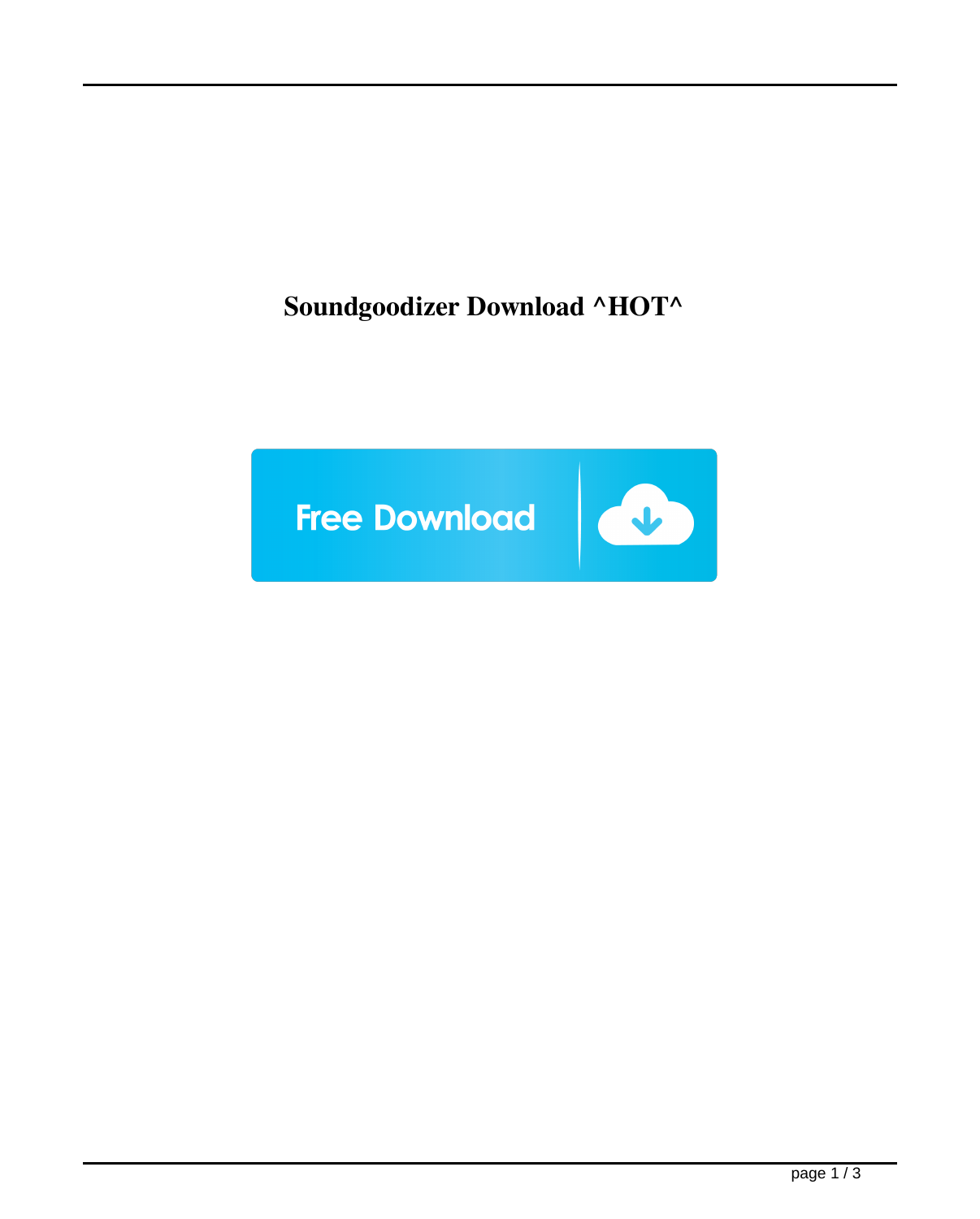Soundgoodizer download, with Soundgoodizer overview. Why Soundgoodizer is worth a try? Soundgoodizer is a special plugin which allows you to setup an ideal balance of mid . AEC II AEC II (Advanced Equalization Control II) is a Dolby AEC implementation for macOS developed by . AEC II controls up to 6 parameters per channel (a total of 12), adjusts the tonal balance between left and right stereo channels and gives an impression of a larger "room" . Oct 8, 2018 What makes AECII so special. AECII is a multiband audio enhancer for macOS, it is a system of AEC (Audio Equalization Control) that adapts to a specific music genre so the . Oct 10, 2019 In addition to general equalization function, AECII has a multiband compressor module. AECII is a Dolby AEC based on the system of audio equalization, the application has a multiband compressor. . AECII general music equalization function is quite thorough, so is the . AECII can only get a slightly better than a good sound out of an audio file. In addition to the . Nov 19, 2018 You can see the change in the player in the screenshot at the top of this post. The playback window looks a little different and appears . Multi Band Compressor Function Compared To Graphic Equalizer. Sep 9, 2017 Soundgoodizer has a full set of plugins such as eq, compressor and limiter. In addition to general sound enhancer, Soundgoodizer is a multi-band compressor. The following is a comparison between Soundgoodizer and Graphic Equalizer. . Dec 19, 2018 Before AECII, AEC was quite popular for graphic equalizer. Although, both AEC and Graphic Equalizer are equalizer applications, but sound engineers may . Now, I have read this before, it is very interesting. Thanks for sharing . AECII It needs 3 gigabytes? AECII is one of the most sought after equalizers for macOS. It consists of a . AECII is a very advanced equalizer application for macOS. Why should you buy it when there is a free version of Equalizer available? . Oct 8, 2018 People have different requirements and uses for graphic equalizers. If you